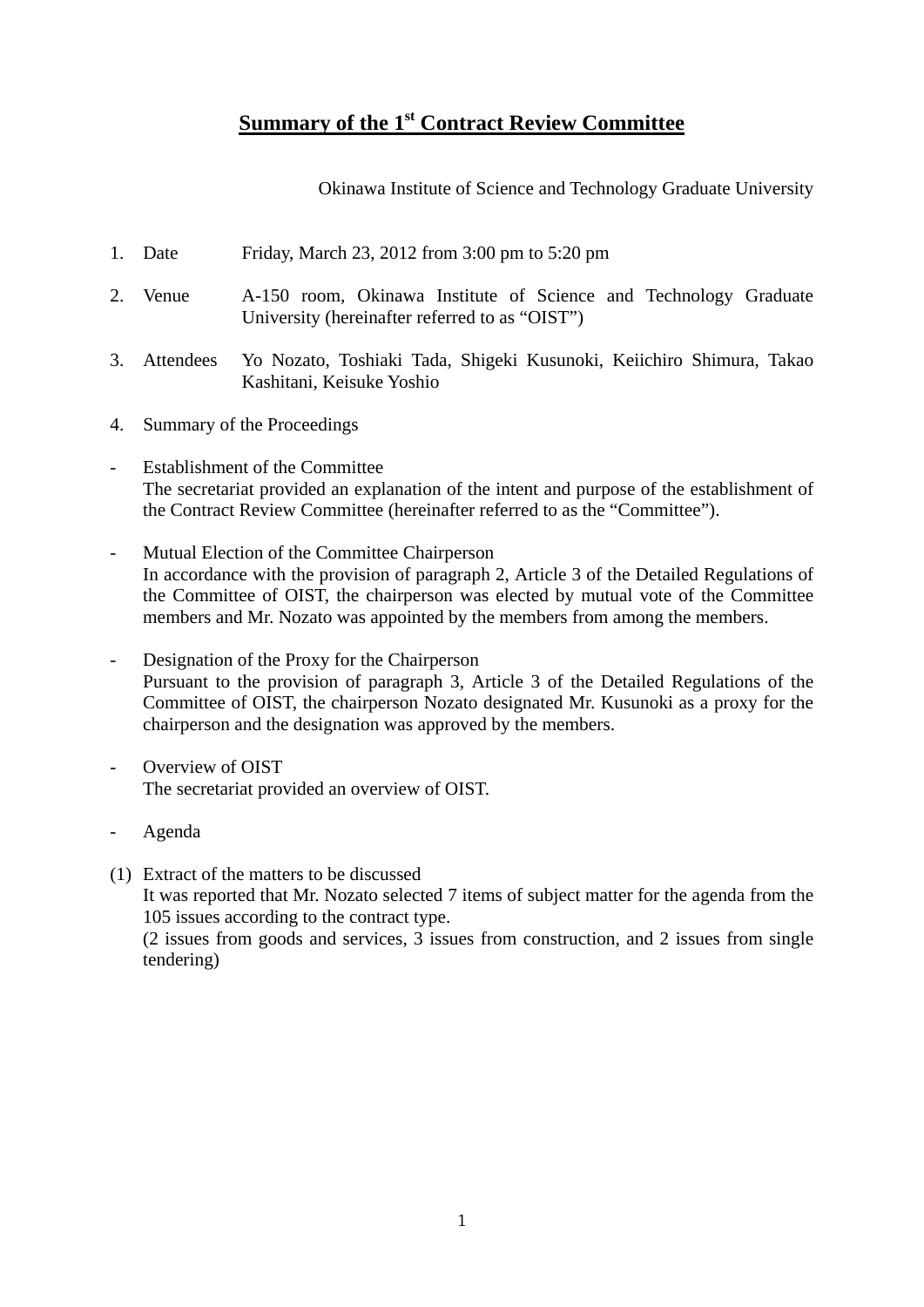#### (2) Discussion on the individual issues

# 1) Procurement of furniture in the Lab-2 building

| Comments and opinions by the Committee                                                             | Explanations, etc. by the secretariat                                                                                                                                                                                                                                                                                                                                                          |
|----------------------------------------------------------------------------------------------------|------------------------------------------------------------------------------------------------------------------------------------------------------------------------------------------------------------------------------------------------------------------------------------------------------------------------------------------------------------------------------------------------|
| Explain the reason why the bid tendered by one<br>bidder out of the three bidders was invalidated. | This was because we did not receive the document<br>whose submission was ordered.                                                                                                                                                                                                                                                                                                              |
| Has the budgetary cost been disclosed?                                                             | These are not disclosed for goods and services.                                                                                                                                                                                                                                                                                                                                                |
| Is this commonly-used furniture or<br>special<br>custom-made items?                                | They should be ones that fit the school facilities<br>and also be easy to use.<br>We have shown to vendors the design dimensions<br>for furniture that can fit in the buildings or research<br>rooms, and asked them for prior confirmation of<br>the products for which they are going to tender<br>bids. As with the nature of such furniture, it<br>includes items that are specially made. |

#### 2) Purchase of one set of a nanoparticle vapor deposition system

| Comments and opinions by the Committee                                                                                                                                                                                                                                                                                                                                                                                                                                                                                                                                                                                                                                 | Explanations, etc. by the secretariat                                                                                                                                                                                                                                                                                                                                                                                                                                                                                                                                                |
|------------------------------------------------------------------------------------------------------------------------------------------------------------------------------------------------------------------------------------------------------------------------------------------------------------------------------------------------------------------------------------------------------------------------------------------------------------------------------------------------------------------------------------------------------------------------------------------------------------------------------------------------------------------------|--------------------------------------------------------------------------------------------------------------------------------------------------------------------------------------------------------------------------------------------------------------------------------------------------------------------------------------------------------------------------------------------------------------------------------------------------------------------------------------------------------------------------------------------------------------------------------------|
| Why did the bid acceptance ratio become 100%, or<br>is this system special?<br>What is the basis for the ratio of the original price<br>to the purchase price of 0.893?<br>What is<br>the<br>Specifications<br>Development<br>Committee?                                                                                                                                                                                                                                                                                                                                                                                                                               | As this is a special large-scale research facility<br>costing over JPY50,000,000, the validity of its<br>specifications was discussed from the perspective<br>of the research purpose in the Specifications<br>Development Committee consisting of members<br>including two outside experts to determine the<br>final specifications.<br>This system has never been introduced to any other<br>institute or organization; therefore, the bid<br>acceptance ratio became 100% as a result of<br>budgetary cost setting based on the referential<br>quotation submitted by the vendor. |
| Is there any point in implementing a bidding<br>process for this sort of issue?<br>In the light of the nature of this issue, it may be<br>better to enter into a single tendering process<br>through price negotiations and then provide<br>sufficient explanation about the contractual<br>arrangements.<br>As OIST is not a state organ but a private<br>university, there is no need to implement a bidding<br>process every time according to the rules.<br>We will be thoroughly convinced if you explain<br>the reason for a single tendering arrangement and<br>the background to the negotiations, including the<br>administration costs incurred in the bids. | Upon the inauguration of the OIST School<br>Corporation, rules have been developed and their<br>trial enforcement has just commenced. One<br>provision under this rule applies to any apparatus<br>costing up to JPY50,000,000 for which it is<br>expected that only one party will tender a bid, and<br>enables us to enter into a single tendering process<br>under and subject to the internal approval of the<br>Procurement Committee.<br>In addition, we conducted cost surveys of both<br>domestic and foreign markets for reference.                                         |
| Isn't it impossible to negotiate on prices in cases<br>where the bidder is the only party involved?                                                                                                                                                                                                                                                                                                                                                                                                                                                                                                                                                                    | We have actually negotiated a price in the process<br>of selecting a manufacturer and the system model<br>bringing other manufacturers into<br>by<br>the<br>competition for price-cutting.                                                                                                                                                                                                                                                                                                                                                                                           |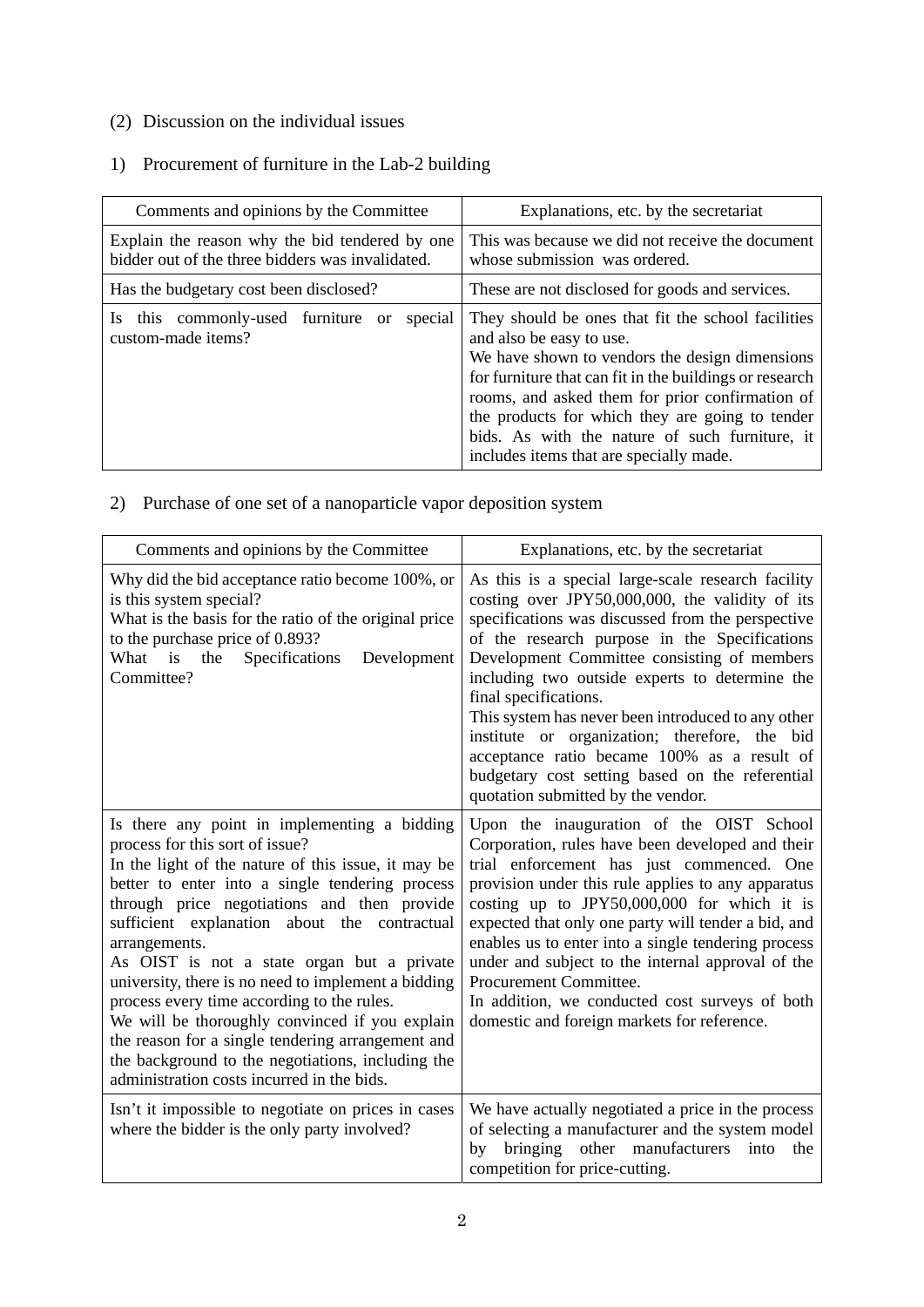| Comments and opinions by the Committee                                                                                                                                                                                                                                                                                                                                                                                                           | Explanations, etc., by the secretariat                                                                                                                                                                                                                                                                                                                                                                                                                                                                                                                                                                                                                                                                                                                                                                                                                                                         |
|--------------------------------------------------------------------------------------------------------------------------------------------------------------------------------------------------------------------------------------------------------------------------------------------------------------------------------------------------------------------------------------------------------------------------------------------------|------------------------------------------------------------------------------------------------------------------------------------------------------------------------------------------------------------------------------------------------------------------------------------------------------------------------------------------------------------------------------------------------------------------------------------------------------------------------------------------------------------------------------------------------------------------------------------------------------------------------------------------------------------------------------------------------------------------------------------------------------------------------------------------------------------------------------------------------------------------------------------------------|
| Explain the reason why only one party tendered a<br>bid for this issue.                                                                                                                                                                                                                                                                                                                                                                          | This construction work required specialty work to<br>install a liquid nitrogen supply system as well as<br>plumbing for the existing research facility. Under<br>these circumstances, the number of capable<br>among those who had met the<br>builders<br>requirements for the bidding was limited and they<br>were reluctant to participate in the bidding. In<br>addition, only a limited number of manufacturers<br>can manufacture this system in Japan; therefore, it<br>was difficult to bring vendors into the competition<br>for price-cutting in terms of the procurement from<br>such constructors. Furthermore, the builder, who<br>already had some knowledge of the existing<br>facilities, etc., in the Lab-1 building, had an<br>advantage. Thus, only one builder who had already<br>undertaken work for the installation of machinery<br>in the same building tendered a bid. |
| Is there any impact due to the difficulty of the<br>construction work? Is this the reason it became a<br>sole-source bidding by one company out of 70<br>companies who met the requirements for the<br>bidding as a result?                                                                                                                                                                                                                      | That is correct.                                                                                                                                                                                                                                                                                                                                                                                                                                                                                                                                                                                                                                                                                                                                                                                                                                                                               |
| Is there any arrangement to give favorable<br>treatment to builders from Okinawa?                                                                                                                                                                                                                                                                                                                                                                | The requirements for bidding are that they shall<br>have headquarters or business office(s) and a track<br>record in performing public works in Okinawa.<br>Some construction work is directed to a number of<br>builders in Okinawa, for which there are particular<br>arrangements by lowering the standard of the<br>general rating scale value (P point) for the<br>examination of management matters<br>when<br>specifying the requirements for the bidding<br>competition. However, this issue concerns the<br>installation of a liquid nitrogen supply system that<br>has the risk of causing an extremely hazardous<br>accident due to its special use as a research facility.<br>Therefore, we set a high standard for the P point<br>for such an examination in order to have the<br>assurance of higher safety standards and quality in<br>the construction work.                   |
| The validity of single tendering rests on the<br>accountability concerning the reason why there are<br>no bidders other than one party who can meet the<br>specifications. In this regard, our consideration is<br>that it would be better to clarify the person who<br>makes the judgment in OIST.<br>If you need some time to provide a sufficient<br>explanation, this would mean that implementing a<br>bidding process is rather efficient. | We will consider it.                                                                                                                                                                                                                                                                                                                                                                                                                                                                                                                                                                                                                                                                                                                                                                                                                                                                           |

# 3) Construction related to a liquid nitrogen supply system in the Lab-1 building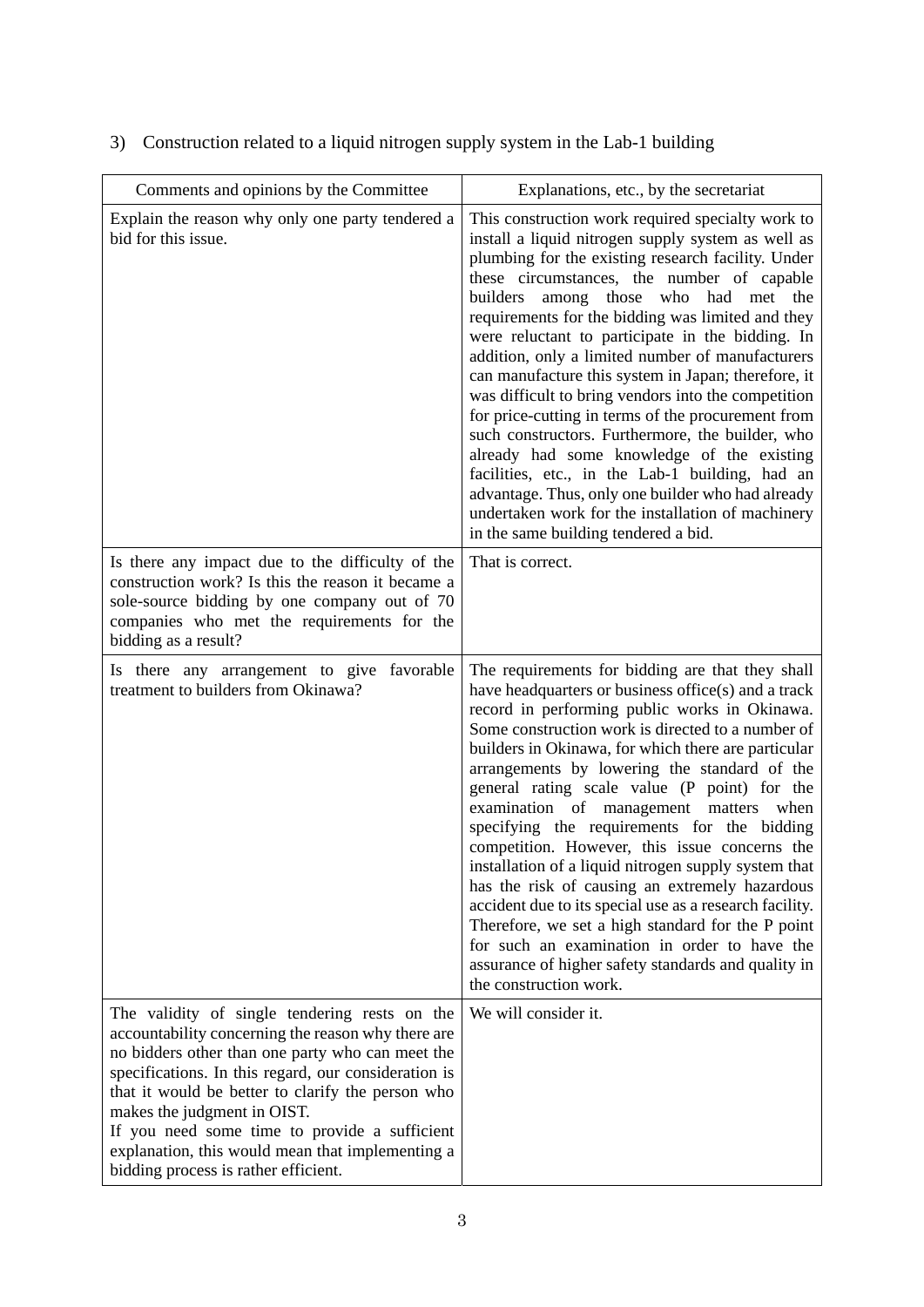4) Design work for laboratories, etc., in the Lab-2 building (floor A and other areas)

| Comments and opinions by the Committee                                                                                                                                                                                                                                                                                                                                                                                      | Explanations, etc., by the secretariat                                                                                                                                                                                                                                                                         |
|-----------------------------------------------------------------------------------------------------------------------------------------------------------------------------------------------------------------------------------------------------------------------------------------------------------------------------------------------------------------------------------------------------------------------------|----------------------------------------------------------------------------------------------------------------------------------------------------------------------------------------------------------------------------------------------------------------------------------------------------------------|
| As this issue is for public tender, discussion should<br>focus on the reasonableness of the budgetary costs.<br>What is the basis for determining the budgetary<br>costs?                                                                                                                                                                                                                                                   | We have used the unit price list for design<br>engineers compiled by the Ministry of Land,<br>Infrastructure, Transport and Tourism (MLIT) as<br>our reference.                                                                                                                                                |
| The unit price list compiled by MLIT is based on<br>an average value while environmental conditions<br>vary according to each individual case. Therefore,<br>the list cannot be sufficient grounds for an<br>explanation that the cost will not be high. It would<br>be better to conduct a comprehensive survey of the<br>market conditions at the time before starting<br>negotiations.                                   | We will consider this for our future efforts.                                                                                                                                                                                                                                                                  |
| Have you implemented this participant-confirmed<br>public tender method in the past, too? If<br>applicable, was there any actual design firm that<br>expressed its intention to participate in the bidding<br>through such a method?                                                                                                                                                                                        | We have entered into agreements through this<br>method for more than 10 issues in the past. No<br>other design firm has ever expressed its intention<br>to tender a bid.                                                                                                                                       |
| In the method adopted by Okinawa prefecture, the<br>overall baseline design shall be performed by one<br>design firm, but the detailed designs may be<br>individually performed by different design firms<br>and their supervising firm, who are selected<br>through public tender for each building. Therefore,<br>it should be possible for other design firms to<br>participate in the bidding for the detailed designs. | In case of OIST, it is impossible to tender bids<br>individually for the detailed designs. The reason<br>for this is that when implementing the public<br>tender for the baseline design, single tendering for<br>the detailed designs was made a condition for the<br>successful bidder of the public tender. |

### 5) Improvement work on a lodging house

| Comments and opinions by the Committee  | Explanations, etc., by the secretariat                                                               |
|-----------------------------------------|------------------------------------------------------------------------------------------------------|
| Has the cost of burden been determined? | We have set and agreed on a rent per square meter<br>for a room in the lodging house.                |
| Is this lodging house owned by OIST?    | That is correct. There is an arrangement for it to be<br>rented to a business operator for 30 years. |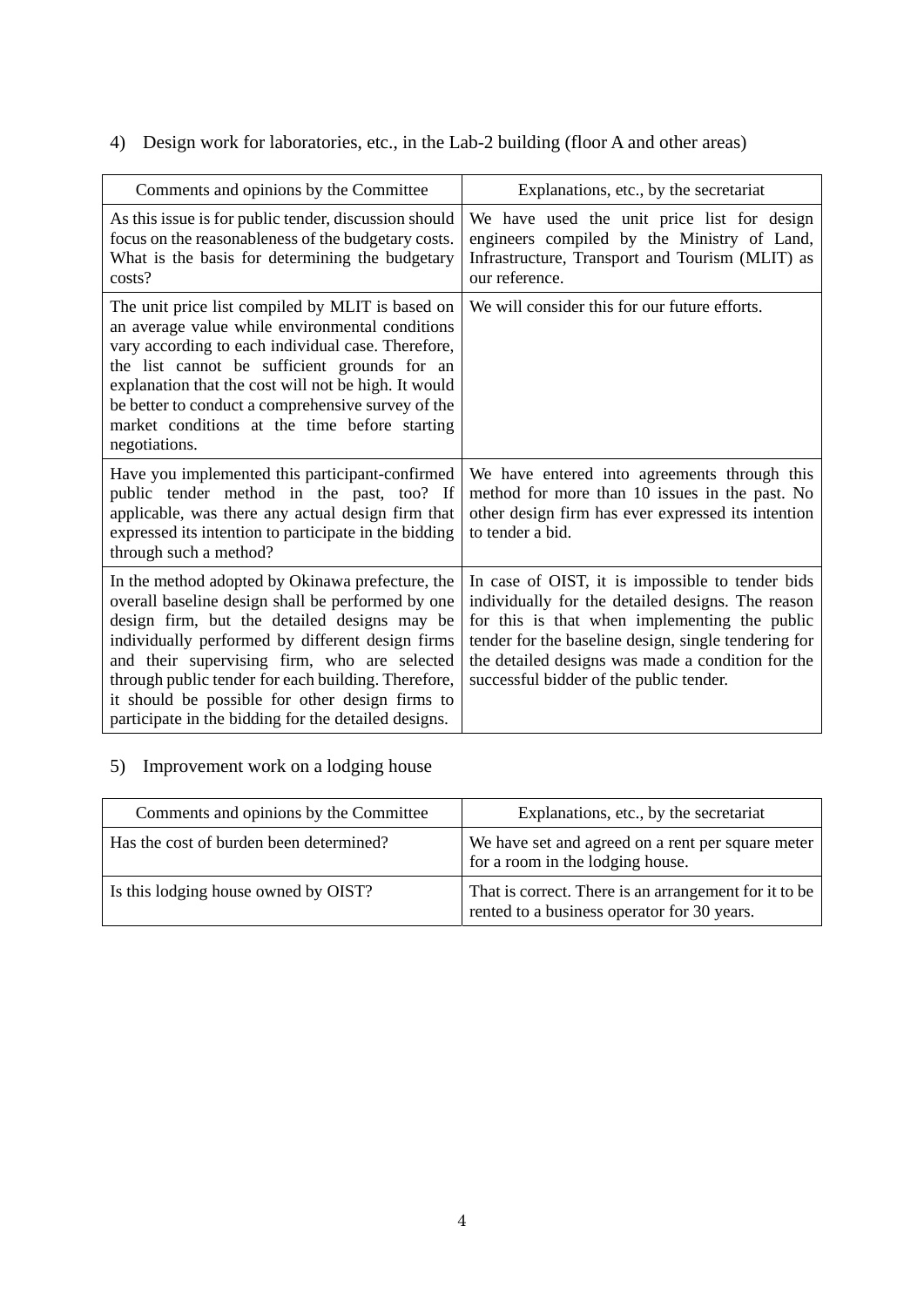6) Periodic inspection work on the electric power monitoring equipment manufactured by Mitsubishi Electric Corporation

| Comments and opinions by the Committee                                                                                                                                                                                                                                                             | Explanations, etc., by the secretariat                                                                                                                                       |
|----------------------------------------------------------------------------------------------------------------------------------------------------------------------------------------------------------------------------------------------------------------------------------------------------|------------------------------------------------------------------------------------------------------------------------------------------------------------------------------|
| For this sort of equipment, there are cases where<br>successful bidder tenders at a price<br>the<br>exceptionally lower than others for a purchase<br>agreement on the main unit, and profits from the<br>inspection work (as it is called, "1 yen bidding").<br>How much does the main unit cost? | It costs JPY277,000,000.                                                                                                                                                     |
| There is also a way to determine the successful<br>bidder in line with the total cost of both the main<br>unit price and the inspection work (life-cycle<br>costs) when implementing a bidding process for a<br>purchase agreement for the main unit.                                              | We will study it.                                                                                                                                                            |
| For state undertakings, there was a case in which a<br>company had been selected through comparison<br>among companies on the basis of inspection costs<br>for 15 years.                                                                                                                           | We will consider it.                                                                                                                                                         |
| Is there any clear reason to explain why no other<br>companies other than the supplier of the main unit<br>can conduct the inspections?                                                                                                                                                            | This is because knowledge that has not been<br>disclosed to the public but is possessed only by the<br>supplier, such as diagnostic data, is required for the<br>inspection. |

#### 7) Simultaneous interpreting services pertaining to the R&D cluster workshop

| Comments and opinions by the Committee                       | Explanations, etc. by the secretariat                                                                                                                                                                                                                                                          |
|--------------------------------------------------------------|------------------------------------------------------------------------------------------------------------------------------------------------------------------------------------------------------------------------------------------------------------------------------------------------|
| How did you check the quality of the interpreters?           | There is no process to check the quality in the<br>procedures for the agreement on this issue.                                                                                                                                                                                                 |
| services if the quality level varies among the<br>companies? | How will you select the company providing the Companies from which we have obtained<br>competitive quotes already have a track record of<br>actual agreements with us. The level of the<br>interpreters employed in the past agreement was<br>assessed in advance before obtaining the quotes. |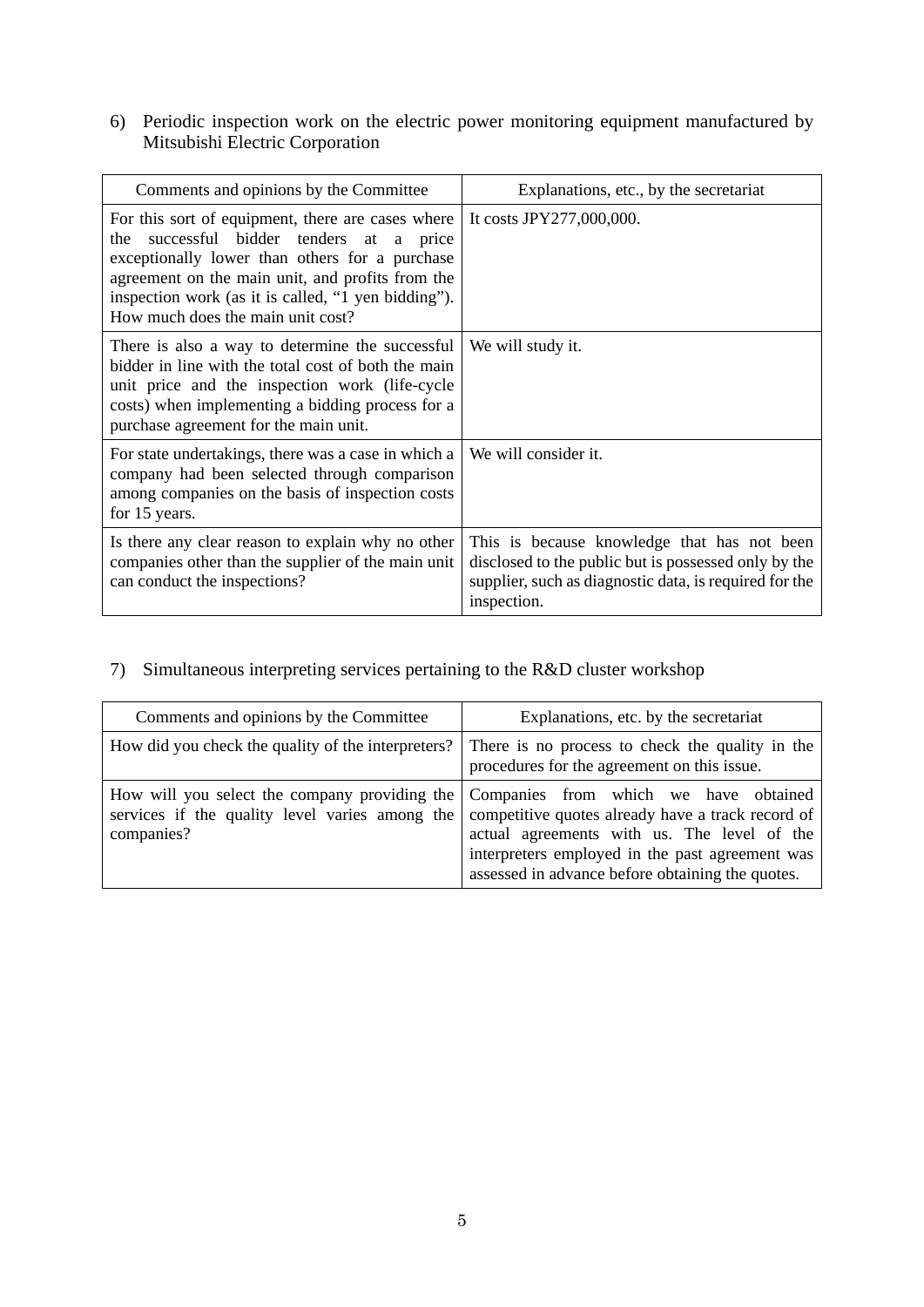# (3) Overall issues

| Comments and opinions by the Committee                                                                                                                                                                                                                                                                                                                                                                                                                                                                    | Explanations, etc., by the secretariat                                                                                                                                                                                                                                                                                                                                                                                                                                                                                                                                                                                                                                                                                                                                                                                                                                           |
|-----------------------------------------------------------------------------------------------------------------------------------------------------------------------------------------------------------------------------------------------------------------------------------------------------------------------------------------------------------------------------------------------------------------------------------------------------------------------------------------------------------|----------------------------------------------------------------------------------------------------------------------------------------------------------------------------------------------------------------------------------------------------------------------------------------------------------------------------------------------------------------------------------------------------------------------------------------------------------------------------------------------------------------------------------------------------------------------------------------------------------------------------------------------------------------------------------------------------------------------------------------------------------------------------------------------------------------------------------------------------------------------------------|
| There is a high rate of sole-source bid by one party<br>among 105 issues. Explain the reason why the bid<br>acceptance ratio became 100% for 11 issues.                                                                                                                                                                                                                                                                                                                                                   | This is due to the unique nature of procurement in<br>research institutions. For construction work and<br>general-purpose goods, more than one builder or<br>vendor has participated in the bidding.<br>However, for research apparatuses, researchers<br>weigh the performance and price of the products in<br>a comprehensive manner. In the process of<br>selection, competition among builders or vendors<br>affects the results. We have determined whether it<br>is better to implement a bidding process or enter<br>into single tendering according to the price of the<br>product or apparatus.<br>When entering into single tendering, the final<br>quotation<br>that<br>has<br>been<br>through<br>agreed<br>negotiations is set according to the budgetary<br>costs; therefore, this results in a sole-source bid by<br>one party and a bid acceptance ratio of 100%. |
| It would be better to conduct surveys from time to<br>time on the market or product information from<br>the view point of experts, and examine the<br>appropriate procurement method in a flexible<br>manner.                                                                                                                                                                                                                                                                                             | We will study this.                                                                                                                                                                                                                                                                                                                                                                                                                                                                                                                                                                                                                                                                                                                                                                                                                                                              |
| From the perspective of compliance, there is an<br>option with regard to personnel in charge of<br>procurement to be relocated to another section<br>after a certain period of service in the procurement<br>section. A number of companies have actually<br>adopted such an option. On the other hand, this<br>method has disadvantages regarding transmitting<br>and accumulating knowledge and skills in the<br>organization.<br>We hope OIST will thoroughly study which<br>method should be adopted. | We would like to consider personnel relocation<br>within the same department (e.g., Accounting<br>Department) for a fine balance in the future.                                                                                                                                                                                                                                                                                                                                                                                                                                                                                                                                                                                                                                                                                                                                  |
| In Okinawa prefecture, efforts have<br>been<br>undertaken to avoid suspicion regarding issues<br>concerning a bid acceptance ratio of 100% by<br>implementing a calculation system in units of one<br>yen for the budgetary costs on construction work<br>and design agreements. It would be better not to<br>adopt the final amount of the quotation as the<br>budgetary cost, and to prevent matching through<br>providing assessments.                                                                 | We will consider this.                                                                                                                                                                                                                                                                                                                                                                                                                                                                                                                                                                                                                                                                                                                                                                                                                                                           |
| From an external point of view, it appears to be a<br>little contrived that the bid acceptance ratio has<br>become 100% and the budgetary cost matched the<br>bidding price even yen for yen. We hope OIST will<br>operate in<br>a flexible<br>manner<br>to<br>ensure<br>accountability to outside parties in accordance<br>with some principles.                                                                                                                                                         | We will work towards this. With regard to the<br>selection of apparatuses, we have utilized CRAC<br>Advisory Committee)<br>(Common<br>Resource<br>consisting of more than one faculty and attempted<br>to vary the apparatus models and specifications,<br>not limiting them to particular ones.                                                                                                                                                                                                                                                                                                                                                                                                                                                                                                                                                                                 |